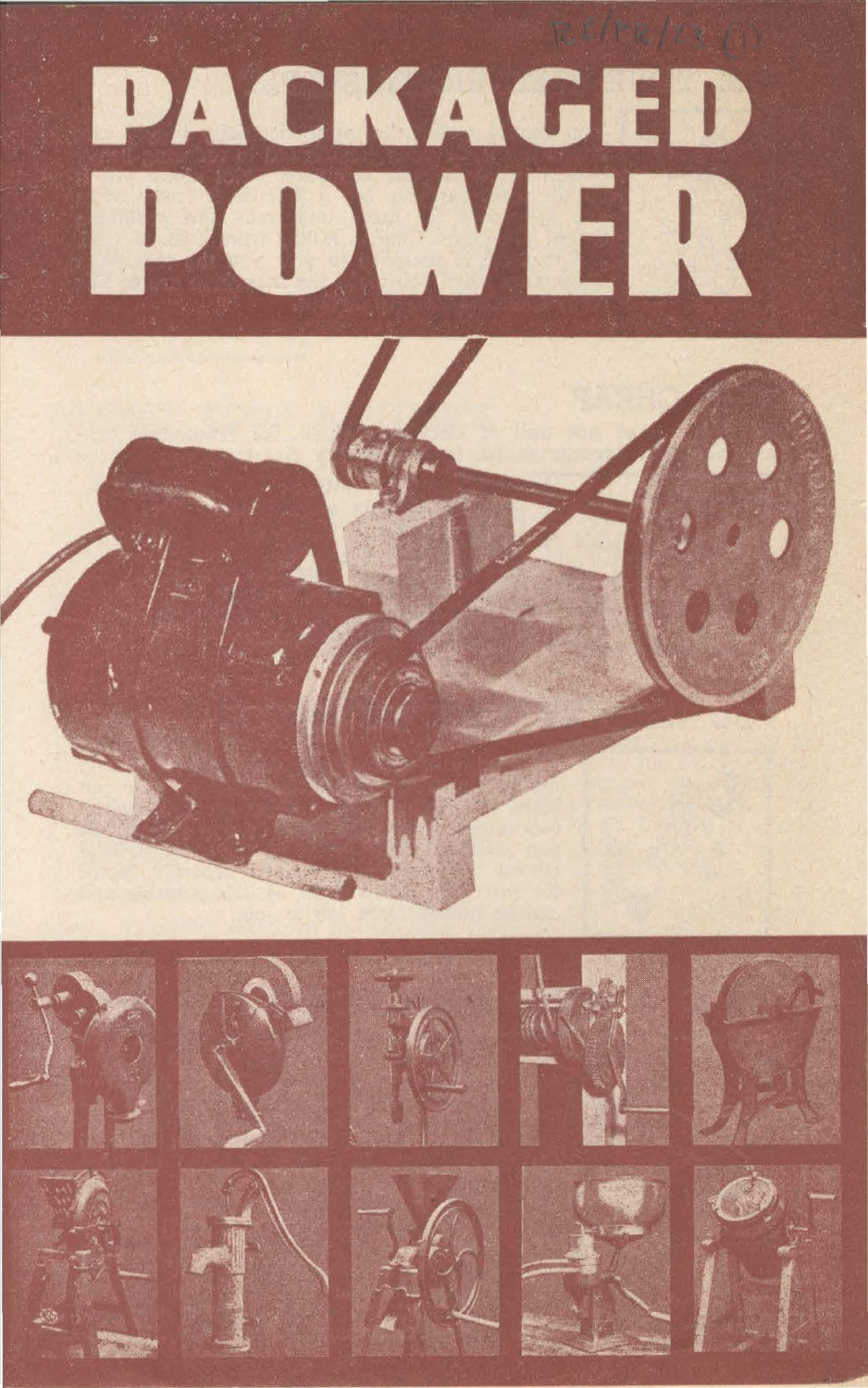$REPR(z(2))$ 

# **USE YOUR ELECTRICITY SUPPLY**



You should realise that your electricity supply can, if you use it, be your greatest aid in reducing heavy manual work in your farmyard. Not alone will it do the work for you, but it will do it faster while you are freed for more important and profitable duties. The Unit Charge, falling from 2.8d. to 1.3d. and to  $1.0d$ . is designed to give you the maximum advantages when you make the maximum use of this ready-to-hand powerful servant.

#### **IT IS CHEAP**

For the cost of one unit of electricity which, for reasonable con-<br>sumption will average at 1d. (the cost of a cigarette) you can:



Slice 2 tons of roots, or<br>Separate 150 gals. of milk, or<br>Churn 100 lbs. of butter, or<br>Cut 4 cwts. of chaff, or<br>Saw through a 12" log 25 times, or<br>Run a sandstone for 3-4 hours, or<br>Lift 100 barrels of oats to a 20' loft, o

## YOU NEED AN ELECTRIC MOTOR-



To do any of these things you need an electric motor.  $\overrightarrow{A}$  H.P. motor is sufficient. Do not allow yourself to be mis-led on this point: this motor can do the work of two strong men and will continue doing it for an indefinite period. You do not need a separate motor for each job, one will do, as it is portable and can be moved from job to job.

# **-AND A SPEED REDUCTION KIT**



The speed of the motor is 1,425 R.P.M. which is, of course, much too fast for most of your machinery. To get down to the 60, 80 or LOO R.P.M. which you want, you will need a SPEED REDUCTION KIT. This Kit is portable also, and therefore, it is not essential to have more than one.<br>The *c* assembled kit works on the

principle that with a small pulley driving to a large pulley, the speed is reduced in proportion to the diameters. With suitable implement pulleys, it gives all the speeds normally necessary for your farmyard machinery.

# **BUILD ONE YOURSELF**



There is no necessity to buy one of the proprietary speed reducers. You can build a simple and cheap unit yourself. The E.S.B. will sell you. a package containing all the necessary pulleys, etc., and an Instruction Book let on how to make a simple wooden base for the Kit and be built by any handy man using a saw, hammer and screw-driver. If you wish, you can purchase it from the E.S.B. instead of building it.

# **MODIFY YOUR APPLIANCE**



To adapt your appliance or implement for electric drive, you simply remove the handle and replace it by a suitable pulley. Now, this pulley or the belt running to it from the Reduction Kit are not normally included in the Kit since the pulley size and belt length are matters which you must fix to suit your own arrangements, and to suit the particular implement you are converting. They can, of course, be purchased, either independently, or, as components of the "POWER PACKET."

# **SELECT THE IMPLEMENT PULLEY**<br>The size of pulley you require depends entirely on



the speed at which you intend to run the appliance. The slower the speed you require the larger the pulley you must put on the implement shaft. The standard motor pulley in the Kit has 4 steps giving you 4 corresponding speeds for your implement pulley. Generally speaking, you will need a 10" or 12" pulley on your churn, a twin 10" pulley on your root chopper and a single JO" on your sand-

stone. Complete details of the available speeds are given in the Instruction Booklet.

# **IT TOO CAN BE HOME-MADE**



It is not essential that you buy an implement pulley: you may already have one of suitable diameter. Even though  $\bigcap$  it is a flat pulley the Vee-belt, if properly tensioned, will drive it quite satisfactorily. You can have a Vee-pulley made by your local carpenter or you can make it yourself. Well-seasoned beech or similar hard wood is an excellent material, but it should have a stiffener of steel plate about  $\frac{1}{3}$ " thick on each side. In the case of the heavier, slower speed implements it may be necessary to use two Vee-belts for the drive to the implement pulley. The final take-off pulley on the Kit is a twin groove Vee

to allow for this. If you wish to buy your implement pulley from the E.S.D., please state the size of the pulley you require, the diameter of the implement drive shaft and whether you want a single groove or twin groove. It can also be bought as part of a standard "Power PACKET."